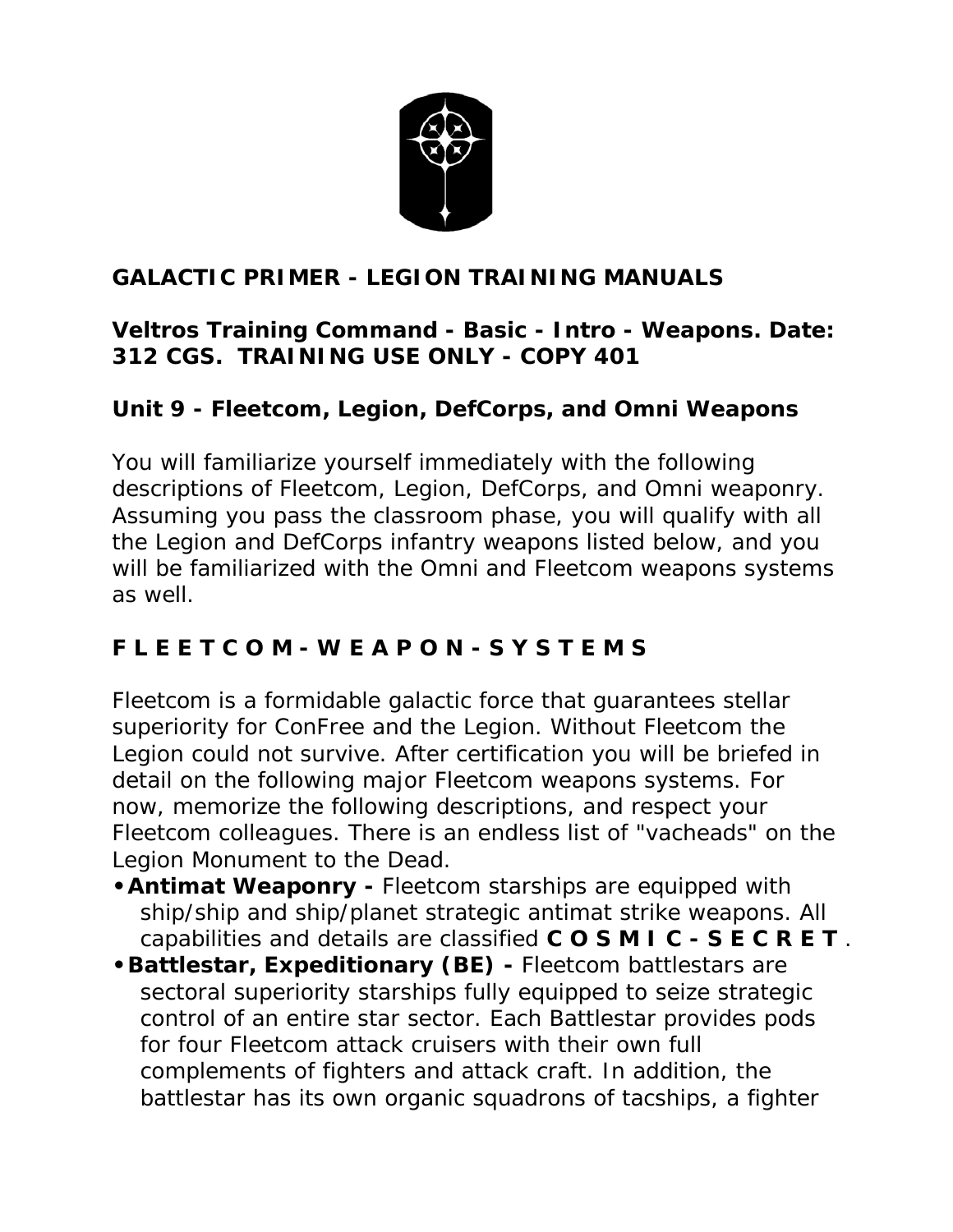force, interceptors, assault carriers (aircar), assault shuttles, cargo shuttles, a captain's yacht, and unlimited deceptors. Expeditionary battlestars are equipped to carry regimentalsized Legion units.

- **•Chainlink Skysweep -** This air superiority and battlefield superiority artillery weapon is normally mounted in Legion fighters and fires tacstars and opstars.
- **•Cruiser, Star (CS) -** A Fleetcom cruiser is a star system superiority starship designed to seize operational control of an entire star system and all planets. A Fleetcom cruiser is equipped with a squadron of Fleetcom fighters, assault carriers (aircar), assault shuttles and a specialized complement of Legion troopers.
- **•Deathstar -** Fleetcom starships are equipped with the Deathstar defensive weapon. All capabilities and details are classified **C O S M I C - S E C R E T** .
- **•Deceptors, Stellar -** These drone targets mimic the characteristics of friendly spacecraft and are designed to draw fire away from legitimate targets. Used by ConFree and System forces.
- **•Fighters (FF) -** Fleetcom fighters are spacecraft designed to seize air and near vac superiority over a target world, or to assure near vac superiority in their starship's zone of defense. Fighters assigned to a starship are expected to sacrifice themselves when necessary to save the ship.
- **•Inboard 4S -** Fleetcom starships are equipped with the inboard space superiority sector sensors system. All capabilities and details are classified **C O S M I C - S E C R E T** .
- **•Interceptor, Star (IS) -** Fleetcom long-range interceptor starships are designed to intercept and neutralize intruding enemy starcraft in far space.
- **•Opstar -** The opstar is a mini-nuke designed to clear a battlefield rapidly of enemy forces.
- **•Plasma SS Autoscan M4 -** Fleetcom starships are equipped with the strategic plasma autoscan M4 weapon. All capabilities and details are classified **C O S M I C - S E C R E T** .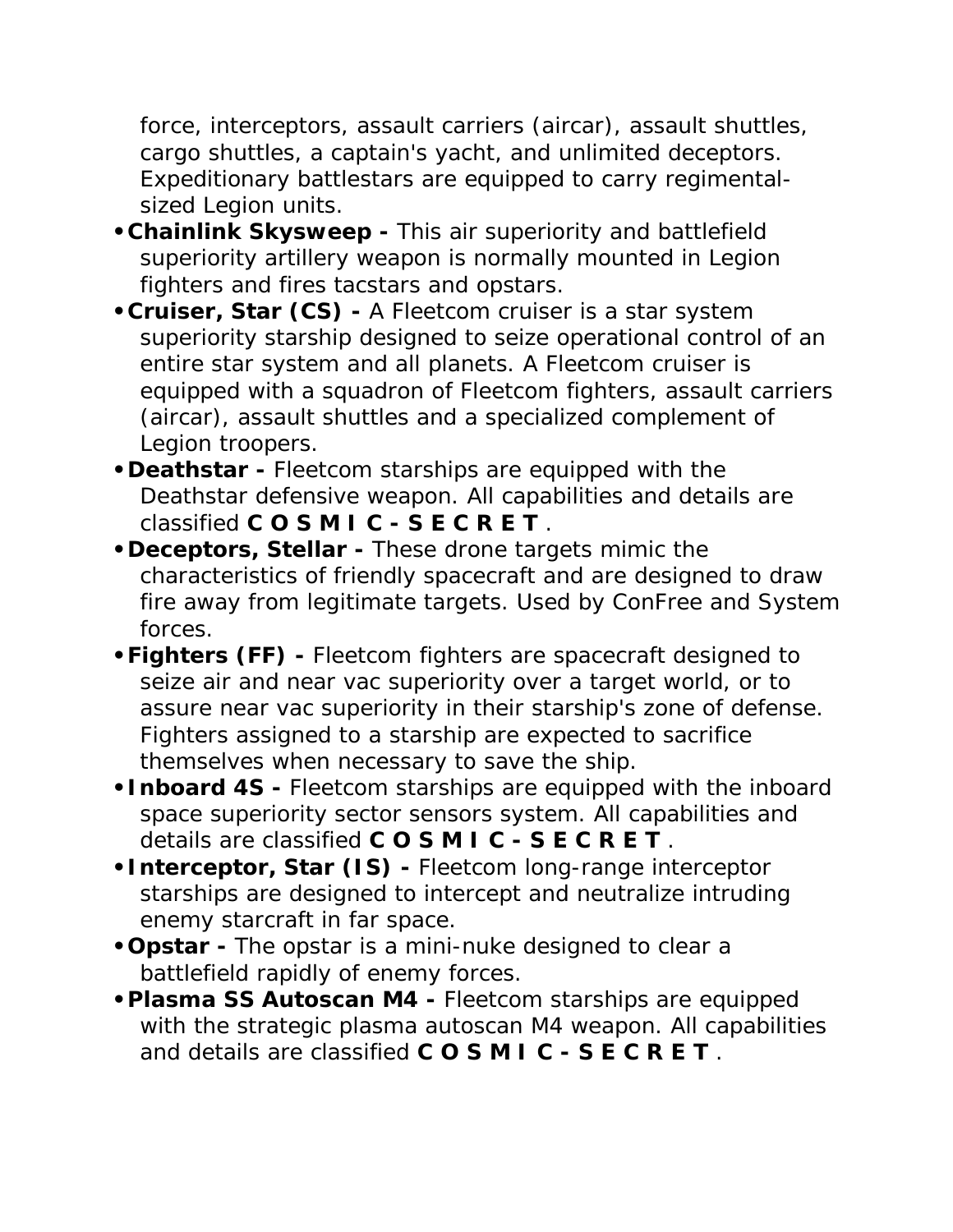- **•Shields -** Fleetcom starships are equipped with electromagnetic shielding designed to deflect enemy attacks. All capabilities and details are classified **C O S M I C - S E C R E T** .
- **•Shuttle -** A shuttle is any spacecraft designed to ferry personnel or cargo between orbit and downside.
- **•StratLaser O/D Systems -** Fleetcom starships are equipped with strategic laser offensive/defensive systems. All capabilities and details are classified **C O S M I C - S E C R E T** .
- **•Stratstar -** The stratstar is a strategic nuclear strike delivered by missile. Fleetcom starships are equipped with ship/ship and ship/planet stratstar missiles. All capabilities and details are classified **C O S M I C - S E C R E T** .
- **•Tacship, Star (TS) -** A tacship is a special-mission starship often used to deploy Legion recon units or other special mission units. It is fully capable of gaining vac superiority over a lightly-defended planet.

# **L E G I O N - I N F A N T R Y - W E A P O N S**

The following weapons systems will keep you alive. Assuming you are certified, you will come to know them all intimately. Respect your weapons! Many Legion troopers died to perfect them for you.

**•A-suit -** The Legion A-suit is a lightweight superdense cenite armor selfsealing hydro powered combat vac suit, and is the most effective personnel armor yet devised. The current AranArmor SciSystems Invincible Battlesuit Model 6 is a fully integrated weapons system with tacmods, tacmaps, and links to Fleetcom and Legion battlenets. It is equipped with renewable potable water supply, a limited internal comrats capability, access ports for med syringes and disposable tubes for liquid and solid waste. A-suit hydros provide Legion troopers with superhuman strength when required. The A-suit tacmod assures one-round hits for all ordnance. Warning: The A-suit remains vulnerable to direct non-angled hits by auto xmax and laser as well as tacstars, airsat and soilsat. Omni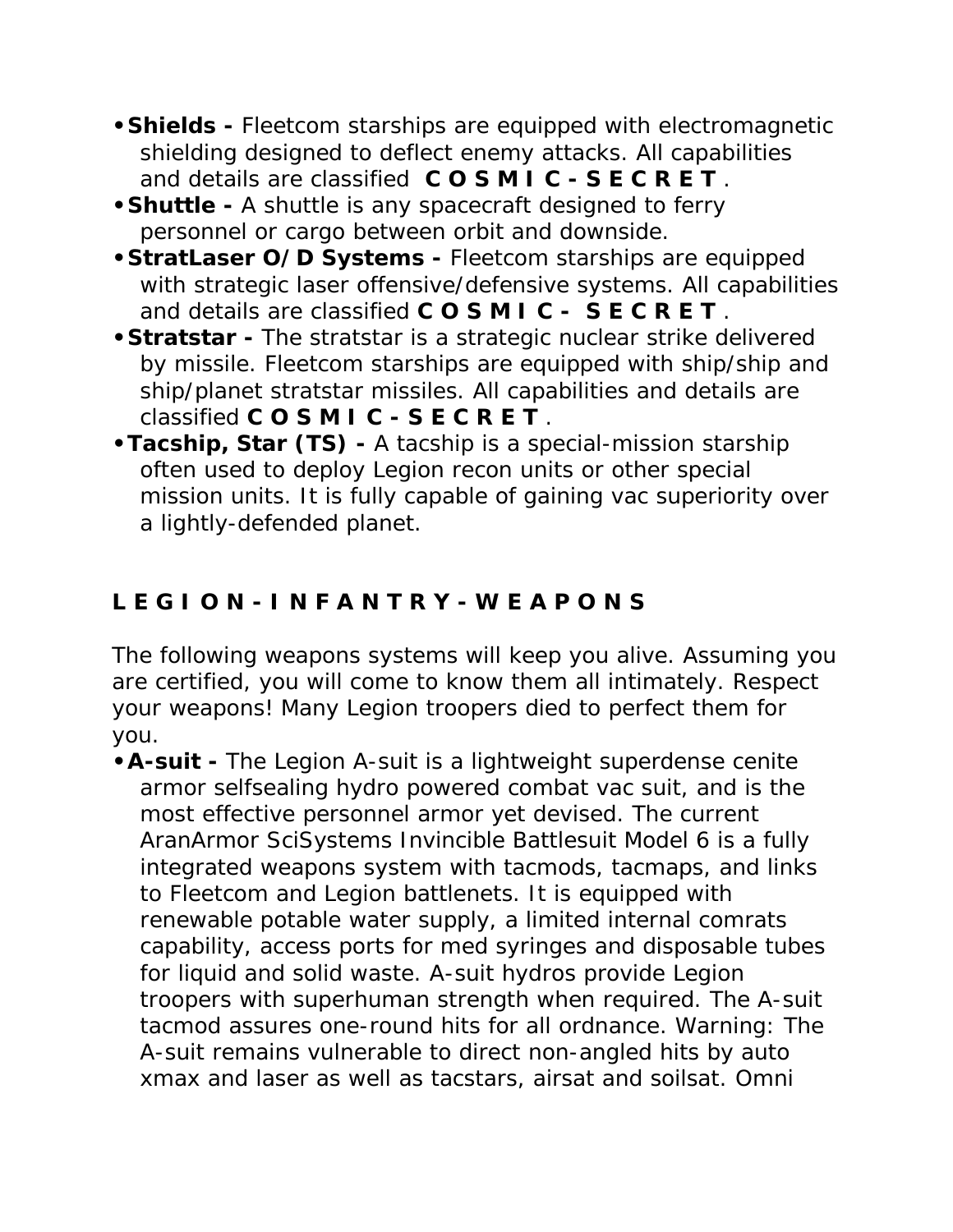genetic probes/genetic snakes can also overcome cenite armor unless countered properly.

- **•Aircar, assault -** The armored aircar is the primary air assault weapon for a Legion squad. The current nuclear-powered Quasar Model 1 aircar is a highly maneuverable subsonic vertical launch/landing aircraft that can hover motionless through two primary air-effects rotors in its fuselage and can reach combat speeds to engage enemy aircraft when necessary. It is equipped to insert a fully armored & equipped nine-man squad downside and subsequently provide aircover with tacstars, laser and stunstars as a battlefield superiority weapon. Range is unlimited.
- **•Biobloc -** The biobloc BioScyth weapon system targets and destroys the genes of human and nonhuman species and subspecies by manipulating the natural biofreq of the organism to stimulate an immediate massive immune response to the target's own genes, resulting in suffocation and rapid death. ConFree has a no-first-use policy with biobloc against human targets. We retain the capability because the System has equipped the DefCorps with it. The E Mark 1 has a biobloc capability but is unable to target Omnis.
- **•E Mark 1 -** The standard individual weapon of the Legion trooper, this compact shoulder-fired tube-fed general purpose battlefield superiority rifle is equipped with a zoom scope, laser sights, darksight and flash, multiple barrels and standard xmax, xmin, fighting laser, v-max, v-min and biobloc capabilities. Max effective range is 2,100 mikes for x and 4,000 mikes for laser. It is equipped with a grenade launcher for contac, smoke, gas and biobloc grenades and ports for flame and flares. The miniature caseless armor-piercing explosive xtex rounds are fired electronically and full auto rate is 2,000 rounds per frac or 100,000 per mark. The weapon has no moving parts except for the rounds themselves and the xtex generator that creates and feeds the rounds into the firing tube. X, laser and v capabilities are integral to the weapon; the other rounds require replenishment of ampacks. It is fully integrated with the trooper's tacmod and provides one-round hits on all targets. The E is a reliable, rugged weapon.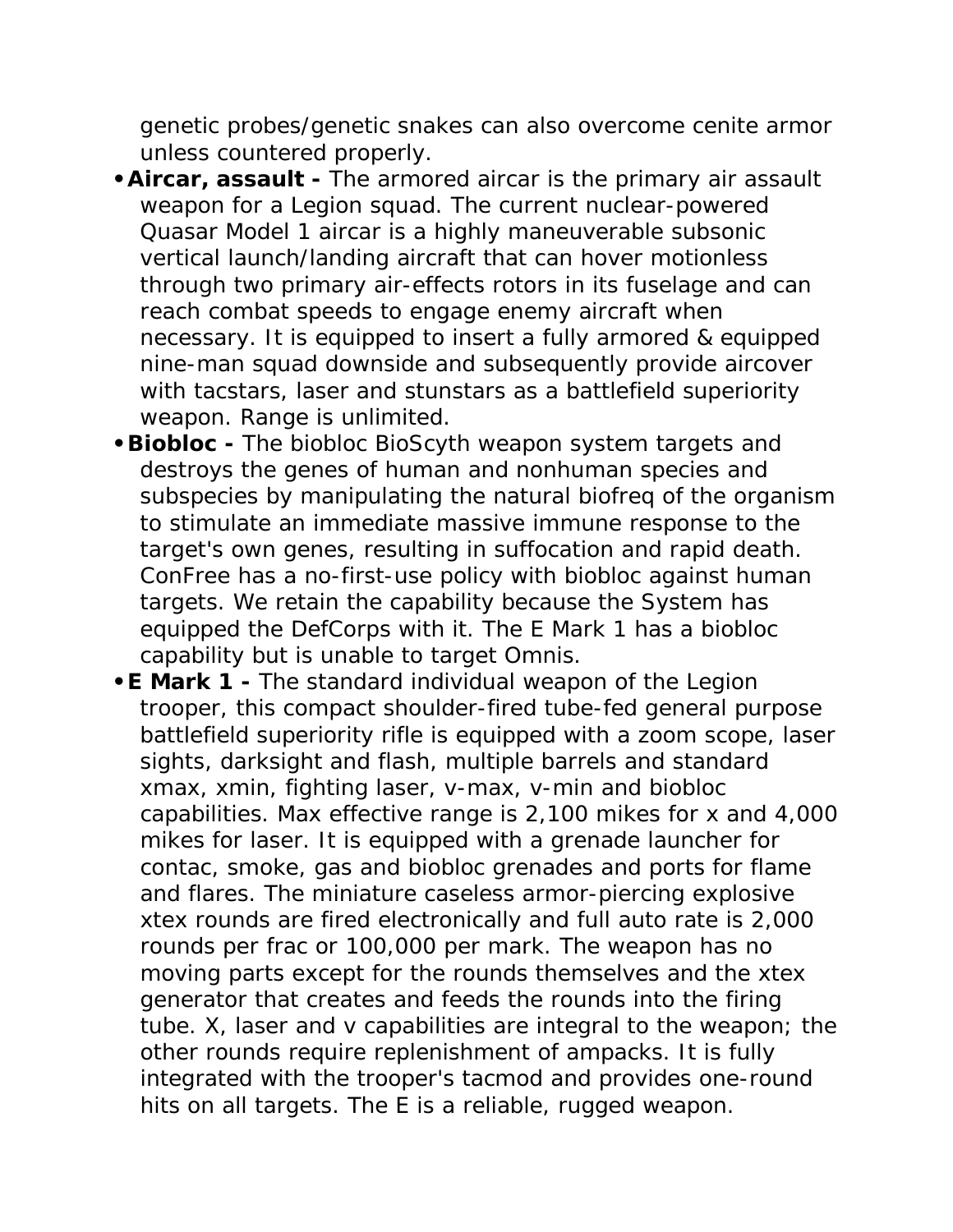- **•E-sled, E-car -** The Airglide air effects sled, or E-car, is an unarmored, open-topped transport vehicle designed for rapid transport of heavy loads or for personnel transport of a nineman Legion squad.
- **•Grenades, contac -** The GC concussion and GF fragmentation grenades, both using contac explosive charges, are available in hand and autolauncher models. Effective casualty-producing radius is 25 mikes.
- **•Grenade, Incendiary -** The Vulcan GI incendiary plasma grenade is available in hand or autolauncher models. Effective casualty-producing radius is 20 mikes.
- **•Grenade, deceptor -** The Veil GD deceptor grenade scrambles all tacmods by generating electromagnetic interference and thus shielding the movements of friendly units. Effective radius is 200 mikes.
- **•Knife, Cold, Mark 1 -** The standard Legion battle blade is made from a single slab of cenite and is virtually indestructible.
- **•Knife, Cold, Boot, Mark 2 -** The Legion boot knife is an emergency cenite blade, also virtually indestructible but more compact than the Mark 1.
- **•Knife, Hot, Mark 3 -** The Gabriel standard Legion hot knife is clad with plasma arcjet strips and can burn its way through most non-cenite metals.
- **•Manlink -** The Manlink is a specialized man-portable shoulderfired lightweight full-auto tactical artillery weapon that fires tacstars and stunstars. One trooper per Legion squad is normally equipped with the Manlink. Max effective range is 4,000 mikes.
- **•Mini -** The Mini individual handgun is capable of xmin, v-min and laser fire. It is being phased out of the Legion inventory as a standard issued weapon.
- **•Stunstar -** The Stunstar is a Manlink-launched non-lethal nerve weapon designed to disable the enemy by inducing loss of voluntary muscular activity and loss of consciousness. Stunstars interfere with normal nerve impulses and have proven useful for taking prisoners.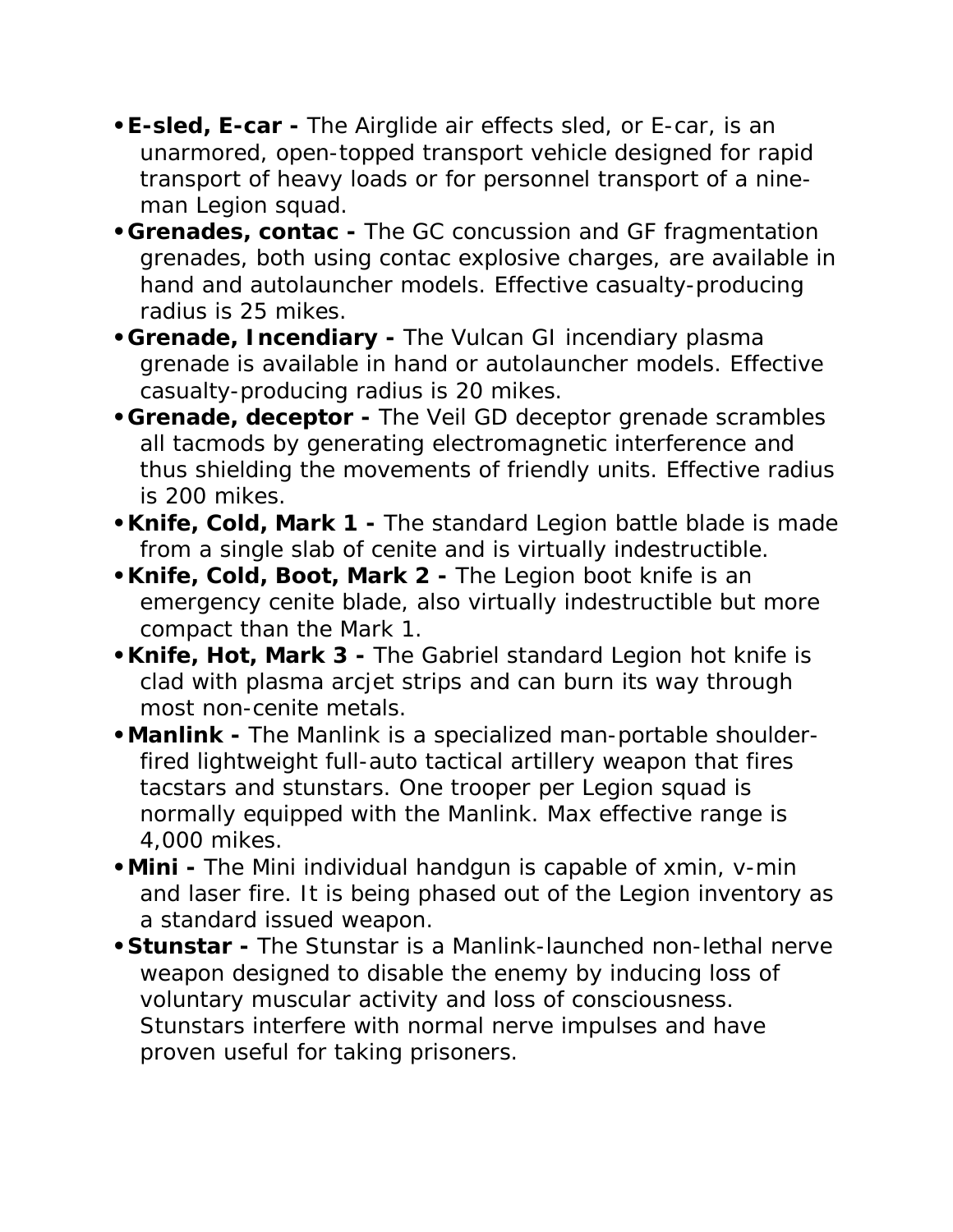- **•Tacstar -** The Tacstar is a Manlink-launched micro-nuke round designed for shock troops to rapidly impose tactical superiority over the enemy.
- **•Torch -** The Dragon torch is a man-portable plasmapak tool designed for cutting through battlefield obstacles with a plasma jet.
- **•V, v-min, v-max, v-bolt -** V bolts are precision non-lethal antipersonnel rounds designed to stun and incapacitate without permanent injury. The V weapons system is integrated into the E battle rifle.
- **•X, xmin, xmax -** The general-purpose xtex armor-piercing explosive rounds are highly effective and can penetrate cenite armor when fired on full auto xmax.

## **D E F C O R P S - I N F A N T R Y - W E A P O N S**

The DefCorps is a formidable, experienced fighting force with excellent weaponry, much of it copied from Legion technology. The DefCorps trooper is tenacious and skilled. He does not fight for the System, but for himself and for his comrades. In most cases, he will not stop until you kill him. Respect your enemy!

**•A-suit -** Like the Legion A-suit, DefCorps armor is a lightweight superdense cenite armor selfsealing hydro powered combat vac suit. The current Atlas model can be identified by the bronze-colored patina. Systie cenite armor is not up to current Legion standards, but it is effective personnel armor. The DefCorps A-suit is a fully integrated weapons system with tacmods, tacmaps, and links to Starfleet and DefCorps battlenets. It is equipped with renewable potable water supply, a limited internal comrats capability, access ports for med syringes and disposable tubes for liquid waste. A-suit hydros provide DefCorps troopers with superhuman strength when required. The DefCorps A-suit tacmod assures one-round hits for all ordnance. The DefCorps A-suit is vulnerable to direct non-angled hits by auto xmax and laser as well as tacstars, airsat or soilsat. Omni genetic probes and genetic snakes can also overcome cenite armor unless countered properly.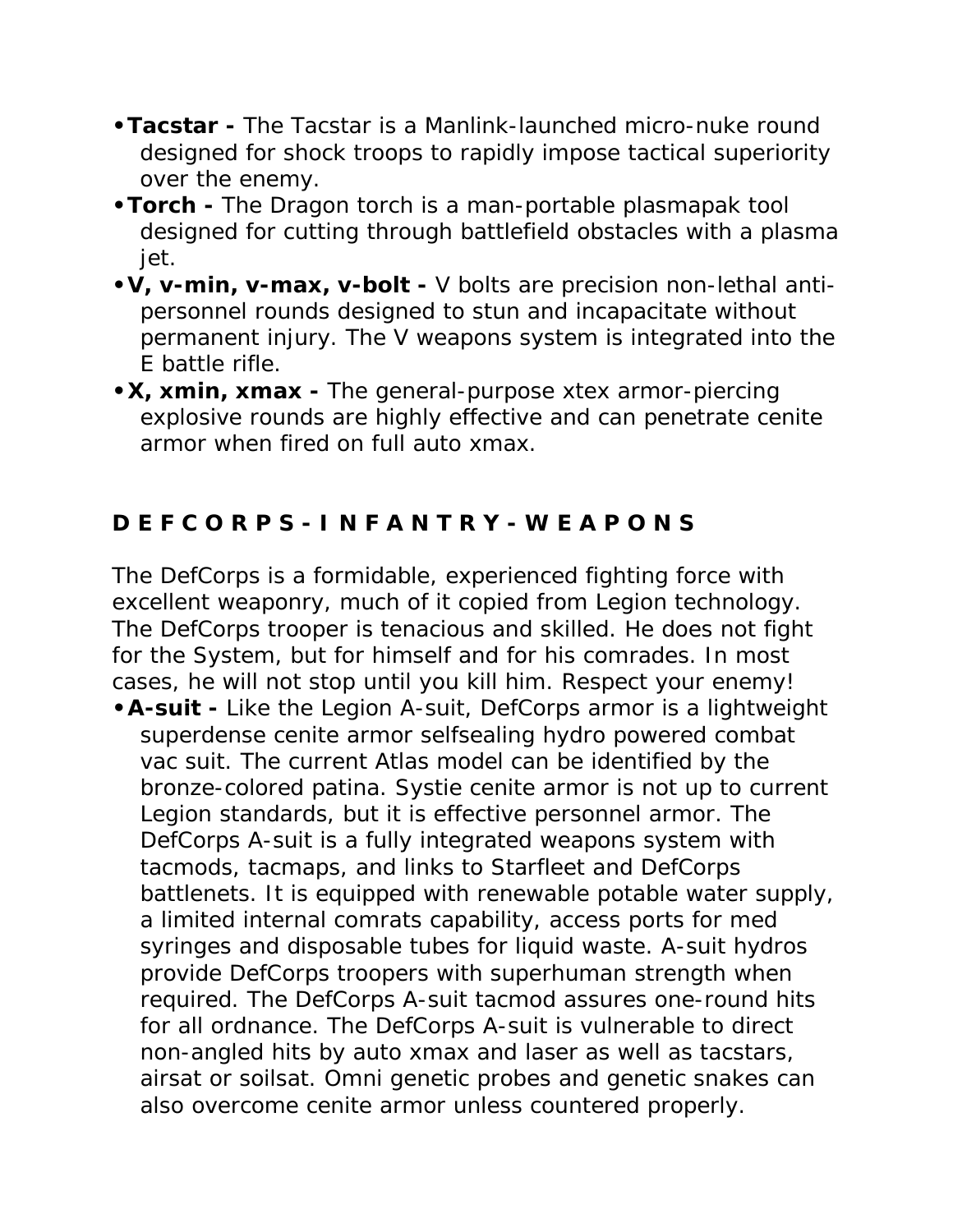- **•Aircar, assault -** The DefCorps Pterosaur model nuclearpowered armored aircar is the primary air assault weapon for a DefCorps squad and is equipped to insert a nine-man squad downside and subsequently provide aircover with tacstars, laser and stunstars as a battlefield superiority weapon. The DefCorps aircar is inferior to the Legion aircar in both speed and armor. Range is unlimited.
- **•Biobloc -** The DefCorps biobloc weapon system targets and destroys the genes of human and nonhuman species and subspecies by manipulating the natural biofreq of the organism to stimulate an immediate massive immune response to the target's own genes, resulting in suffocation and rapid death. The System has refused ConFree proposals to outlaw this weaponry. The SG battle rifle includes a biobloc capability.
- **•Grenades, contac -** DefCorps M2 concussion and M4 fragmentation grenades, both using contac explosive charges, are available in hand and autolauncher models. Casualty producing radius for both is 25 mikes.
- **•Grenades, deceptor -** DefCorps M4 deceptor grenades scramble all tacmods by generating electromagnetic interference and thus shield movement of their units. Effective radius is 200 mikes.
- **•Knife, Combat, M1 -** The standard DefCorps battle blade, like the Legion Mark 1, is made from a single slab of cenite and is virtually indestructible.
- **•Manlink -** The DefCorps Manlink Equalizer Model is modeled after the Legion Manlink. It is a specialized man-portable shoulder-fired tactical artillery weapon that fires tacstars and stunstars. One trooper per DefCorps squad is normally equipped with the Manlink. Max effective range is 4,000 mikes.
- **•SG -** The standard individual weapon of the DefCorps trooper, the StarGuard (SG) compact shoulder-fired tube-fed generalpurpose battlefield superiority rifle is a virtual clone of the E Mark 1, equipped with a zoom scope, laser sights, darksight and flash, and standard xmax, xmin, laser, and vac capabilities. Max effective range is 1,800 mikes for x and 3,600 for laser. It is equipped with a grenade launcher for contac, smoke, and gas grenades and ports for flares. The miniature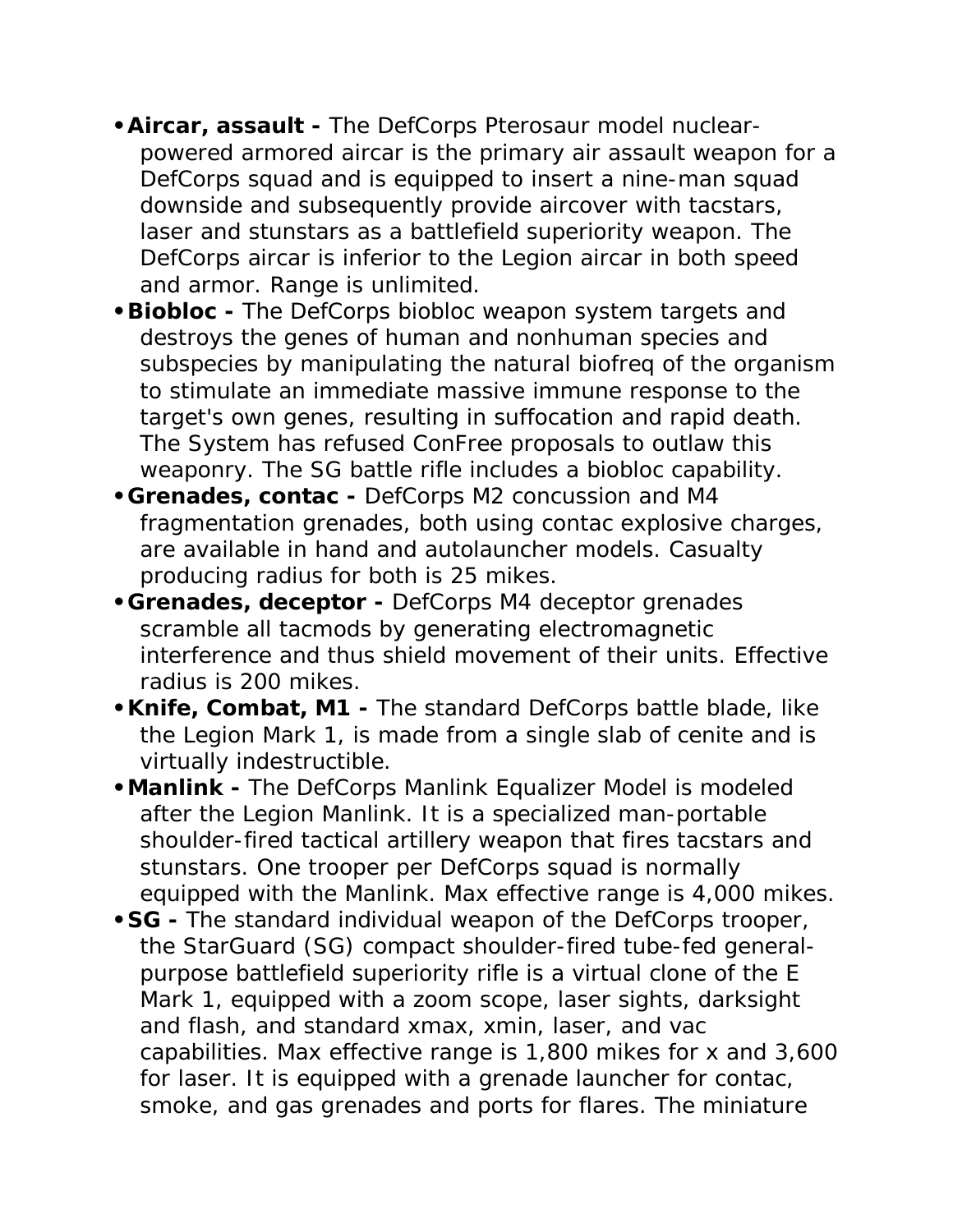caseless armor-piercing explosive xtex rounds are fired electronically and full auto rate is 1,750 rounds per frac or 87,500 per mark. The weapon has no moving parts except for the rounds themselves and the xtex generator that creates and feeds the rounds into the firing tube. X, laser and v capabilities are integral to the weapon; the other rounds require replenishment of ampacks. It is fully integrated with the trooper's tacmod and provides one-round hits on all targets. The SG is rugged and dependable.

- **•Stunstar -** The DefCorps Stunstar is a Manlink-launched nonlethal nerve weapon designed to disable the enemy by inducing loss of voluntary muscular activity and loss of consciousness. Stunstars interfere with normal nerve impulses and have proven useful for taking prisoners.
- **•Tacstar -** The DefCorps tacstar is a Manlink-launched micronuke designed for shock troops to rapidly impose tactical superiority over the enemy.

#### **O M N I - W E A P O N S**

The Omnis are extremely dangerous alien warriors with immense psychic powers, which we cannot match. They have utter contempt for us. They consume human flesh and blood, and have exterminated over two billion humans. We do not have a clear understanding of their weapons systems. We are currently researching promising methods to counter their psyprobes and mag fields. Their weapons are formidable but they are not invincible. Our mission against the O's is clear - victory or death. Failure means extinction for our species. Learn how to counter all the weapons systems listed below. Your life depends on it! We have not yet learned how to effectively kill an O. Until our priority research efforts bear fruit, our battlefield tactics consist of retreating under fire while laying down a heavy barrage of counterfire to delay the O advance and observe the effects of our weaponry on the O's.

**•Airsat -** Omnis use explosive charged air (airsat) extensively to passively guard against intrusion in areas under their control. Your tacmod will alert you to the presence of airsat. Detonation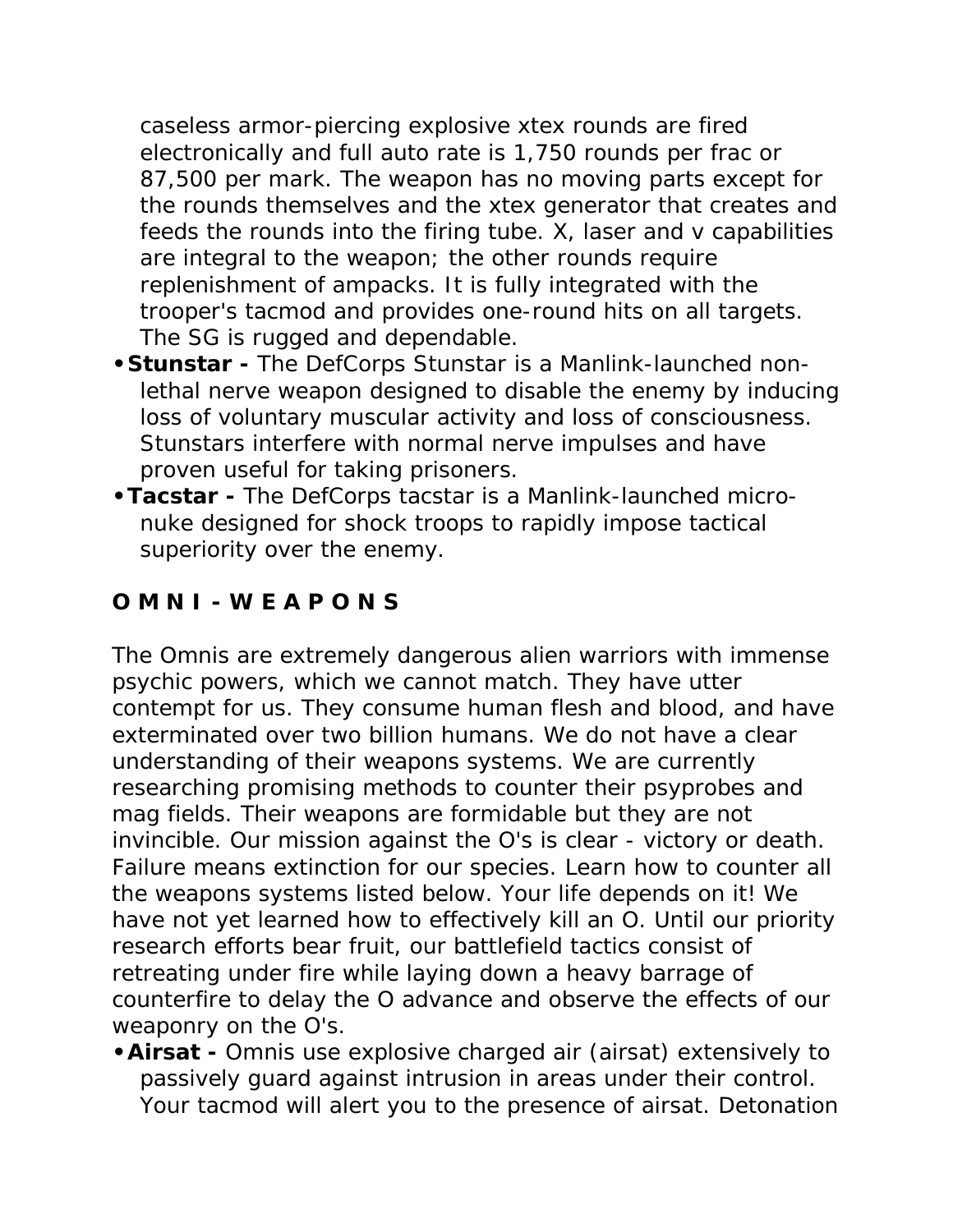is fatal, even in armor. Deliberate detonation of an entirecloud of airsat is possible from a distance but is a lengthy process that will attract the enemy.

*Counter airsat by avoiding it.*

**•Biobloc -** This Omni airlaunched weapon targets the human genetic biofreq through airbursts and can be fatal within a 50 mike radius kill zone. Experience has shown that tacstars can be used to disperse biobloc bursts, but this is a dangerous procedure.

*Counter biobloc with tacstars.*

**•Laser -** The Omni is equipped with an individual weapon that incorporates an effective fighting laser. There is no defense other than killing the O. Research continues on the best method of killing an O.

*Counter Omni lasers with counterfire while retreating.*

**•Mag Field (Force Field) -** The Omni individual defensive mag fields (force fields) are very effective defensive weapons, identified by an incandescent violet glow that emanates from the O when the field is functional. Once the field is down, we believe the O can be taken out with x or laser. Ongoing research centers on penetrating the field to take it down. The O's mag field is impervious to tacstars, but tacstars do seem to hinder the O's to some extent.

*Counter mag fields with tacstars; use x or laser when appropriate.*

**•Psyprobe -** The Omni psychic mind probe (psyprobe) is their ultimate weapon and it has so far guaranteed their dominance over all human opponents. The psyprobe allows the O's to take mental control of their human opponents. The probe only appears effective at relatively close ranges, about a 15-mike radius. Promising research is underway on psybloc methods to counter the Omni psyprobe. The Omni's psychic powers are superhuman and without an effective psybloc we will come under their mental control.

*There is no current defense against Omni psyprobe other than rapid retreat.*

**•Soilsat -** Omnis use this charged soil weapon (soilsat) extensively to passively guard against intrusion into areas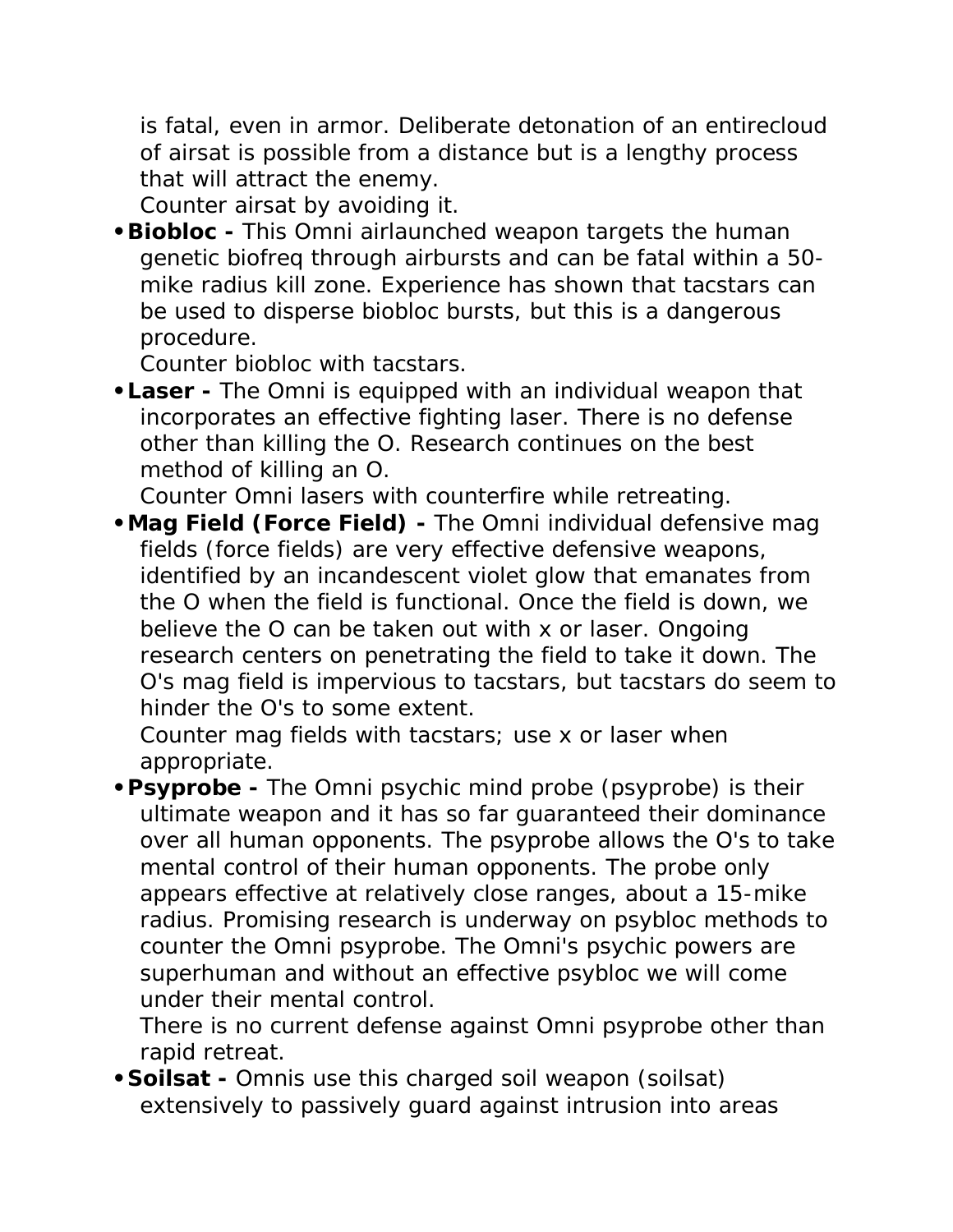under their control. Your tacmod will alert you to the presence of soilsat. There is no practical de-mining procedure. *Counter soilsat by avoiding it.*

**•Spheres, genetic (energy spheres) -** Omni self-guided genetic spheres (energy spheres) seek human genetic material with great accuracy and burn a microscopic pinhole through cenite armor to the human target within while countering the A-suit's autoseal capability. Death is certain once the sphere contacts the A-suit. We have had limited success in targeting genetic spheres with auto xmax. Research is ongoing in countering this weapon.

*Counter genetic probes with auto xmax.*

**•Strands, genetic (Snakes) -** Omni genetic strands (genetic snakes) are artificial lighter than air strands of cellular material grown from Omni leucocytes, programmed to seek out, wrap around and consume human genetic material. Like genetic spheres, genetic snakes are capable of rapidly burning a pinhole through cenite armor to target the human within. Vmax has proven effective in destroying genetic strands in the air. We have also had reports that the strands are combustible; further research is underway.

*Counter genetic snakes with v-max or flame.*

**•Plasma (Starmass) -** The Omni enhanced plasma weapon (starmass) approaches stellar temperatures and rapidly weakens cenite armor. This weapon is increasingly used by individual O's in combat situations, presumably because of its effectiveness. Combat is not possible within a plasma blast. Immediate retreat is mandatory, followed by an attack on the  $O<sub>1</sub>$ 

*Counter plasma by outrunning it.*

**•Tacstar -** The individual Omni combatant is equipped to repeatedly launch a nuclear microburst weapon similar to our tacstar.

*Counter Omni tacstars with counterfire while retreating.*

**•Xmax -** The Omni's individual weapon is capable of rapid-fire xmax rounds.

*Counter Omni xmax with counterfire while retreating.*